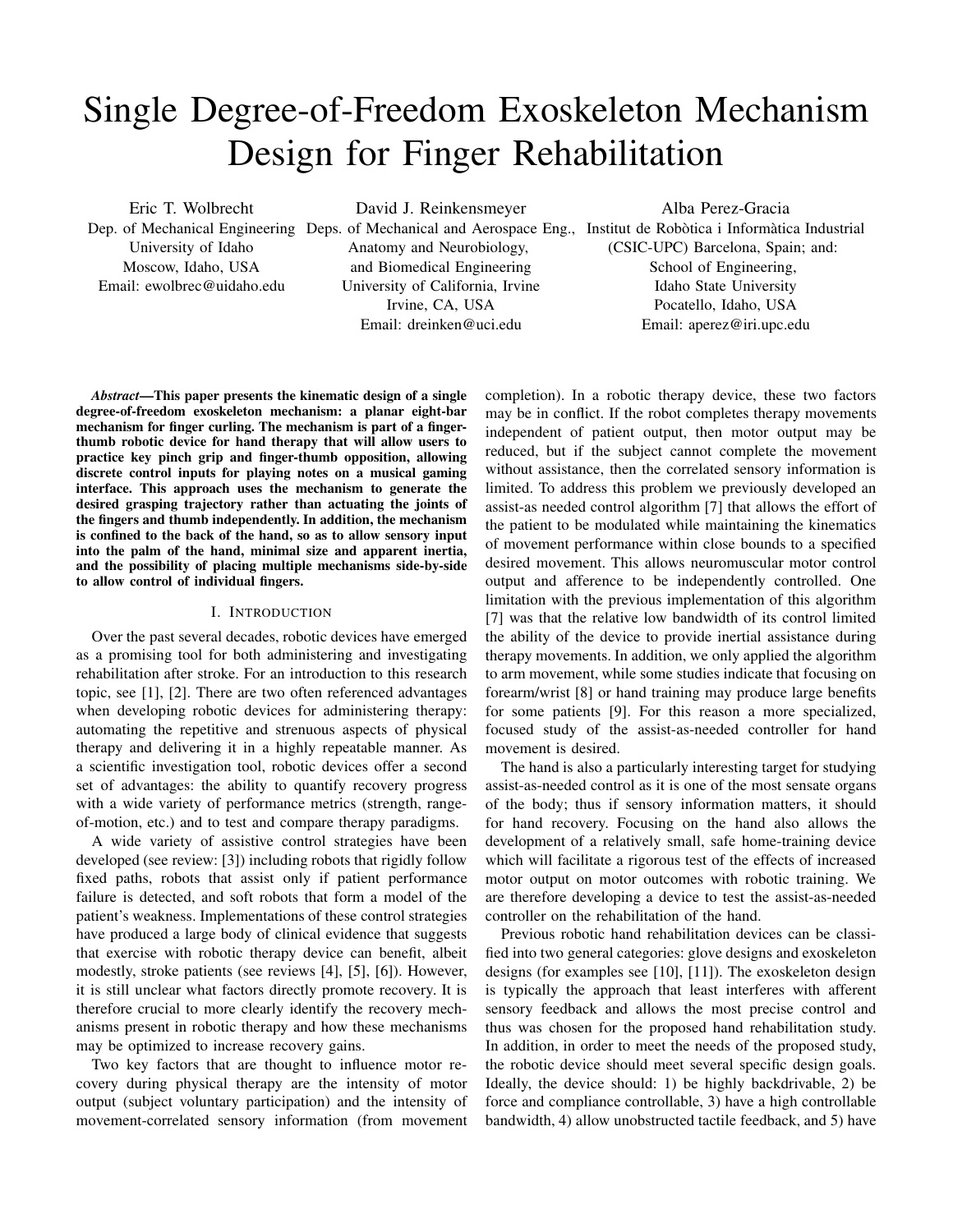a low apparent inertia. These characteristics will allow the assistance-as-needed algorithm described above to be robustly and safely implement for the hand, and it will allow homebased delivery of training for greater intensity, allowing us to rigorously answer our questions about the role of motor output and afference in recovery.

A further consideration is the types of movements the device should assist, and the training environment for those movements. For the device described here, we are focusing on a musical training paradigm to assist in learning functional grips. Learning to play music is challenging, interesting, and rewarding, and allows for more compact interaces than visual-gaming approaches. Further, auditory input is known to facilitate motor output [12]. The device described here will assist the user in learning to play music by opposing the thumb with the fingers, producing notes on a scale while also practicing functionally relevant gripping movements. We have pilot tested this approach with a passive glove and individuals with a stroke have found it motivating and challenging [13].

To meet the design needs of the robotic device, we have chosen to develop lightweight single-degree-of-freedom mechanisms for following the trajectories of the fingers and thumb during the desired movements. This paper presents the methodology for the kinematic design of a single degree-offreedom exoskeleton mechanism for finger curling motion. The mechanism is a planar eight-bar with two end-effectors; one for controlling both the angle and position of the proximal phalanx and a second to control the position only of the middle phalanx. When combined with the future thumb mechanism, the mechanisms will produce a single robotic device for hand rehabilitation that is capable of assisting in grasping tasks. This approach is unique in that the mechanism will be actuated with a linear actuator so that the design of the mechanism will generate the grasping motion, rather than actuating the joints of the fingers independently. In addition, the mechanism is confined to the back of the hand, so as to minimize sensory feedback interference, to allow the mechanism to be manufactured with minimal size, and to allow multiple copies to be placed side-by-side if desired to control individual fingers. This, combined with the intended location of the linear actuators (back of the wrist/arm) will allow the device to be constructed with low apparent inertia to the intended subjects so that we may maximally exploit the high bandwidth and force controllable ability of the linear actuator.

## II. FINGER MECHANISM DESIGN

# *A. Design objectives*

The design objectives for the finger mechanism are summarized below:

1) Single degree-of-freedom planar mechanism.

The goal is to curl the finger(s) in a natural motion using a single actuator and a planar mechanism. This has the advantage that the actuator may be located behind the hand and/or wrist, connected to the base of the device. This reduces the apparent inertia of the mechanism. The limiting of the finger to natural positions is another advantage, as it provides inherent safety.

- 2) Exoskeleton Mechanism Offset Design
	- The goal is for the mechanism, including joint axes, to be located behind the hand and fingers during the full range of motion. This will allow the mechanism to be constructed out of light material, as all rotating joints can be designed with balanced side loading. Also, a similar mechanism could be used to actuate each finger independently, if desired.
- 3) Exoskeleton to Finger Interface The goal is to attach the mechanism to the finger(s) at the proximal and middle phalanx, leaving the distal phalanx free for sensory feedback during rehabilitation exercises. In order to assure the correct alignment between the finger and mechanism during motion, the mechanism will control both angle and orientation of the proximal phalanx and the position of the middle phalanx. Position
	- only control of the middle phalanx will be achieved by locating a revolute joint between the mechanism and the middle phalanx.

# *B. Finger Data*

Finger trajectory data from both proximal and middle phalanges were synthesized for the initial design from hand closing/opening motion. The data assumes the metacarpal is fixed along the x-axis and that the proximal and middle phalanges rotate about two revolute joints (the metacarpophalangeal and proximal interphalangeal joints). The curling model assumes that both relative angles are the same, with a curling motion from 0 to 80 degrees. Fifteen points along this path were collected, as shown in Figure 1 below.



Fig. 1. Desired motion for the finger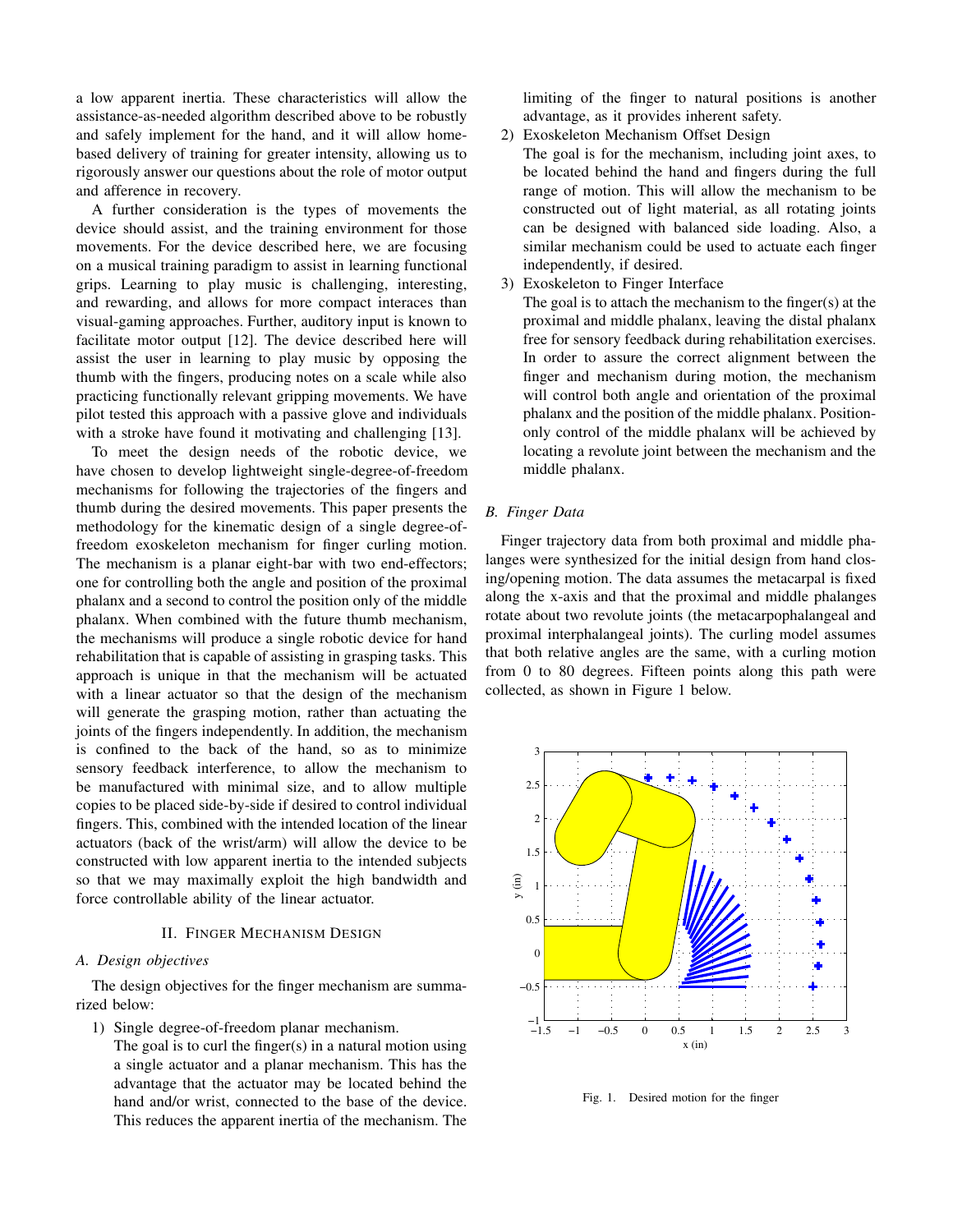

Fig. 2. Eight-bar mechanism diagram for the finger curling mechanism

#### *C. Mechanism Selection*

In a typical mechanism design problem, the desired output is the position and orientation of a single end-effector which is attached to a designated output link. The designer may choose to design for a specific number of configurations, which produce a system of equal number of equations and unknowns. Alternatively, an excess of configurations may be used, such as those generated from a desired trajectory. In this case the design problem is to optimize the mechanism to most closely reach all of the trajectory configurations, using a squared error or some other measure of accuracy. This approach was used successfully in [14]. In the present application, however, the desired output of the mechanism design is two end-effectors; one controlling the position and orientation of the proximal phalanx and a second controlling the position of the middle phalanx. To achieve this goal, two output links are required.

There are numerous possibilities of planar topologies that may be designed with two output links. As a starting point, six-bar mechanisms with revolute joints were considered. Configurations of six-bar chains are presented in [15]. After numerous attempts at synthesizing Watt type six-bar chains, it was determined that the planar six-bar does not have the necessary solution span to produce the desired motions. This led to the consideration of eight-bar mechanisms, which proved successful. The solution presented here is an eightbar planar mechanism with all revolute joints (Chain 1 from [16]). A diagram of the mechanism is given in Figure 2 above. The output is the position (P) and angle ( $\mu$ <sub>P</sub>) of the proximal phalanx and the position  $(M)$  of the middle phalanx. The mechanism consists of 10 revolute joints  $(G, G_1,$  which are fixed, and  $W$ ,  $W_1$ ,  $W_2$ ,  $H$ ,  $H_2$ ,  $Y$ ,  $Y_1$ , and  $Y_2$ ), seven configuration angles  $(\theta, \theta_1, \phi, \phi_1, \phi_2, \psi, \phi)$  and  $\psi_1$ ), seven structural angles ( $\alpha$ ,  $\alpha_2$ ,  $\delta$ ,  $\delta_2$ ,  $\gamma$ ,  $\gamma_2$ , and  $\mu$ ), and 13 structural lengths  $(d_1$  to  $d_{11}$ ,  $m$ , and  $m_2$ ).

#### *D. Eight-bar Mechanism Design Equations*

The eight-bar mechanism chosen for the finger-curling mechanism consists of 3 four-bar mechanisms connected in series, with output configuration P and  $\mu$ <sub>P</sub> attached to the middle four-bar loop and the output point  $M$  attached to the outer four-bar loop, as shown in Figure 2. The design equations for this mechanism include 3 separate paths to each output position  $(P \text{ and } M)$ . For the proximal phalanx the simplest path follows the joint chain GW HP. This vector equation has the detailed form

$$
\mathbf{G} + d_1 \begin{Bmatrix} c\theta \\ s\theta \end{Bmatrix} + d_2 \begin{Bmatrix} c(\alpha + \phi) \\ s(\alpha + \phi) \end{Bmatrix} + m \begin{Bmatrix} c(\psi + \alpha_2 + \delta) \\ s(\psi + \alpha_2 + \delta) \end{Bmatrix} = \mathbf{P},
$$
\n(1)

where c and s stand for cosine and sine, respectively.

The other two path equations for the proximal phalanx are the joint chains  $G_1W_1WHP$  and  $G_1W_2H_2HP$ . These equations are similar to Equation 1 above. In a similar fashion, three path equations for the middle phalanx position are defined by the joint chains  $GWHYM$ ,  $G_1W_2H_2HYM$ , and  $G_1W_2Y_2Y_1YM$ . In addition to the above output path equations described above, three loop constraint equations must be satisfied. The inner loop constraint equation has the form

$$
\mathbf{G} + d_1 \begin{Bmatrix} c\theta \\ s\theta \end{Bmatrix} + d_5 \begin{Bmatrix} c\phi \\ s\phi \end{Bmatrix} - d_4 \begin{Bmatrix} c\theta_1 \\ s\theta_1 \end{Bmatrix} - \mathbf{G}_1 = \vec{0}, \quad (2)
$$

The other two loop equations can be defined in a similar fashion. The loop constraint equations for both the middle and outer loops can be defined by the joint chains  $GWHH<sub>2</sub>W<sub>2</sub>G<sub>1</sub>G = 0$  and  $GWHYY<sub>1</sub>Y<sub>2</sub>W<sub>2</sub>G<sub>1</sub>G = 0$ .

The output angle  $\mu_P$  is related to the configuration angle  $\psi$  and structural angles  $\alpha_2$ ,  $\delta$ , and  $\mu$  with the equation  $\psi =$  $\mu_P - \alpha_2 - \delta - \mu$ . This equation can be substituted into the path equations and loop equations previously presented.

The result is a system of 18 equations in 6 configurations angles ( $\theta$ ,  $\theta_1$ ,  $\phi$ ,  $\phi_1$ ,  $\phi_2$ , and  $\psi_1$ ), seven structural angles ( $\alpha$ ,  $\alpha_2$ ,  $\delta$ ,  $\delta_2$ ,  $\gamma$ ,  $\gamma_2$ , and  $\mu$ ), 13 link lengths ( $d_1$  to  $d_{11}$ ,  $m$ , and  $m_2$ ), and two base positions ( $G_x, G_y, G_{1x}$ , and  $G_{1y}$ ). Because only one of the configuration angles is independent (in this application, we have chosen  $\theta$ ), the 18 design equations have 25 unknowns for each desired configuration of the outputs (position and angle of the proximal phalanx and position of the middle phalanx). For a direct solution, this requires 8 desired configurations. For our application, however, we have chosen to specify a series of configurations along the desired curling motion exceeding the minimum eight, so that the design problem becomes an optimization problem; determine the structure variables and a set of  $n$  configuration angles ( $\theta_1$  through  $\theta_n$ ) that most accurately reach the n desired configurations.

## *E. Optimization Constraints*

There are numerous constraints that must be included in the optimization in order to achieve the desired results. Several constraints can be implemented with simple upper and lower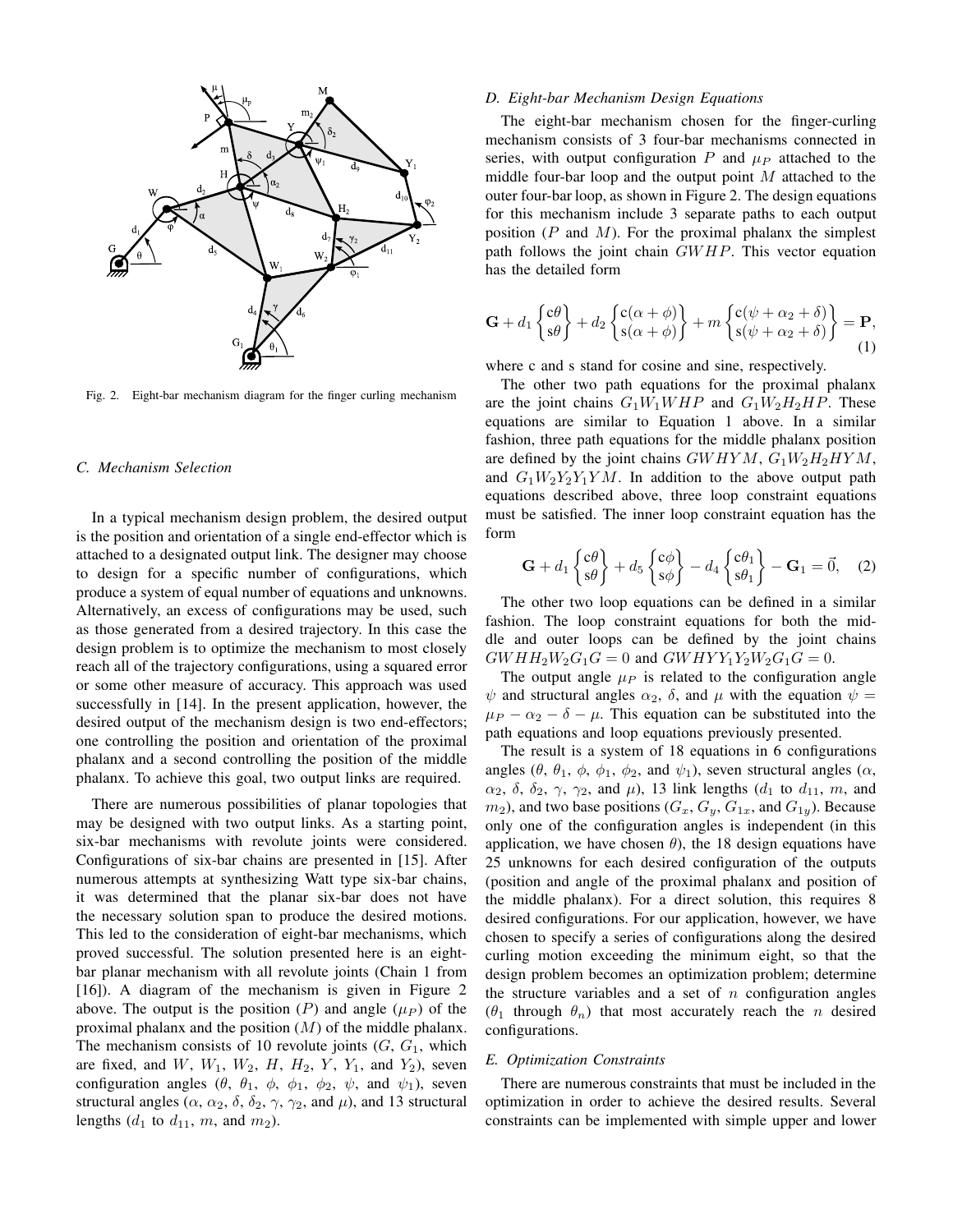bounds. For example, the location of the base points  $G$  and  $G_1$ were constrained within the following ranges:  $-8 < G_x < 6$ ,  $-6 < G_y < -1.2, -8 < G_{1x} < 6, -6 < G_{1y} < -1.2$ . These limits on the location of the base points keeps them located off of the back of the hand and at a reasonable distance from the desired configuration points.

The structure lengths were also constrained with upper and lower bounds,  $.4 < d_1 - d_{11}, m, m_2 < 4$ . The lower bound keeps the joints at a manufacturable distance and the upper bound keeps the link lengths small so that the synthesized mechanism is compact. Using the law of cosines, constraints were also applied to the remaining six distances between joints that are not directly controlled by the structural length variables, such as the distance between joints  $H$  and  $W_1$ . The structural angles, however, were not constrained, as doing so unnecessarily limits the search space during optimization. These angles may be trimmed after optimization as needed.

It was also necessary to constrain the mechanism design so that the location of any two joints during the desired motion do not interfere. For example, depending on the structural variables, it may be possible for joints W1 and H2 to collide for some relative angle  $\theta_1$  -  $\phi_1$ . To complete this set of constraints, the distances between all joints that might collide must be calculated at each configuration of the mechanism. These distances are constrained to be between 0.4 and 8 inches in order to keep the mechanism both manufacturable and compact.

A final set of constraints, while not simple to implement, are required to generate the desired mechanism. Specifically, it is necessary to constrain the location of the joints to behind the finger for all desired configurations. This cannot be achieved with upper and lower bounds, because the allowable position of the joints depends on the configuration of the desired finger configuration. To implement these constraints, three vectors are defined at each configuration of the finger, one starting at the base  $(y_b)$ , one at the desired proximal phalanx position<br> $(y_a)$ , and one at the desired middle phalanx position  $(y_a)$ . The  $(v_p)$ , and one at the desired middle phalanx position  $(v_m)$ . The vectors are perpendicular to the surface of the base proximal vectors are perpendicular to the surface of the base, proximal phalanx, and middle phalanx for each angle, and pointing away from the hand, as shown in Figure 3. An additional set of three vectors  $(\underline{u}_b, \underline{u}_p, \underline{u}_m)$  are created for each arbitrary joint <br>*L*, These vectors start at the same respective points as  $V = V$ J. These vectors start at the same respective points as  $y_b$ ,  $y_p$ ,<br>and v but they all point to the current location of the joint and  $y_m$ , but they all point to the current location of the joint.

As it can be seen in Figure 3, the arbitrary joint located at J is safely clear of the undesirable joint area, as defined by the current location of finger. The maximum of the three dot products between the corresponding  $y$  and  $y$  vectors gives<br>the distance of the joints away from the hand at the current the distance of the joints away from the hand at the current configuration. As long as this value is positive, the joint position is safely located behind the hand. Therefore, the maximum of the three dot products is constrained at each configuration to be between 0.1 and 6 inches. This constraint keeps each joint location behind the hand during all desired output configurations.



Fig. 3. Vectors for constraining joint location for the 8-bar linkage

#### III. RESULTS

Using the design equations and the constraints described in the previous section, an eight-bar mechanism candidate suitable for our intended robotic device was achieved. The solution was found using a constrained nonlinear optimizer (*fmincon* function in *Matlab*). The optimization process included randomly generated initial conditions. A visual check was used to screen solutions from each attempt at optimization. Those with a promising structure were further optimized by both exploring initial conditions near the solution and by allowing more iterations and setting tighter stopping conditions for the optimization. The structural variables of the selected solution are given in Figure 4 below.

| $G_r = 0.0128719030580815$   | $d_0 = 1.01946075014214$                 |
|------------------------------|------------------------------------------|
| $G_v = -1.28542917551909$    | $d_{10} = 0.830036247617579$             |
| $G_{1x} = -2.08031069424532$ | $d_{11} = 3.18757457068282$              |
| $G_{1v}$ = -1.55151041055551 | $m = 1.56890153644572$                   |
| $d_1 = 1.17762629762276$     | $m_2$ = 2.86121156793337                 |
| $d_2$ = 1.62973687169007     | $\alpha$ = -1.60901344803022             |
| $d_3 = 0.412302342455940$    | $\alpha$ <sub>2</sub> = 1.04354444187258 |
| $d_4$ = 1.14515919390785     | $\delta$ = -0.00672424020950190          |
| $d_5$ = 2.18519676595339     | $\delta$ <sub>2</sub> = .28574097702180  |
| $d_5$ = 2.18519676595339     | $\gamma = -0.352580195781875$            |
| $d_6 = 2.68315065084928$     | $\gamma_2 = 0.0304618280493791$          |
| $d_7$ = 3.83137897582144     | $\mu = -0.0883593431219189$              |
| $d_{s} = 1.53625662665646$   |                                          |

#### Fig. 4. Resulting eight-bar linkage parameters

Figure 5 shows the selected solution and a few configura-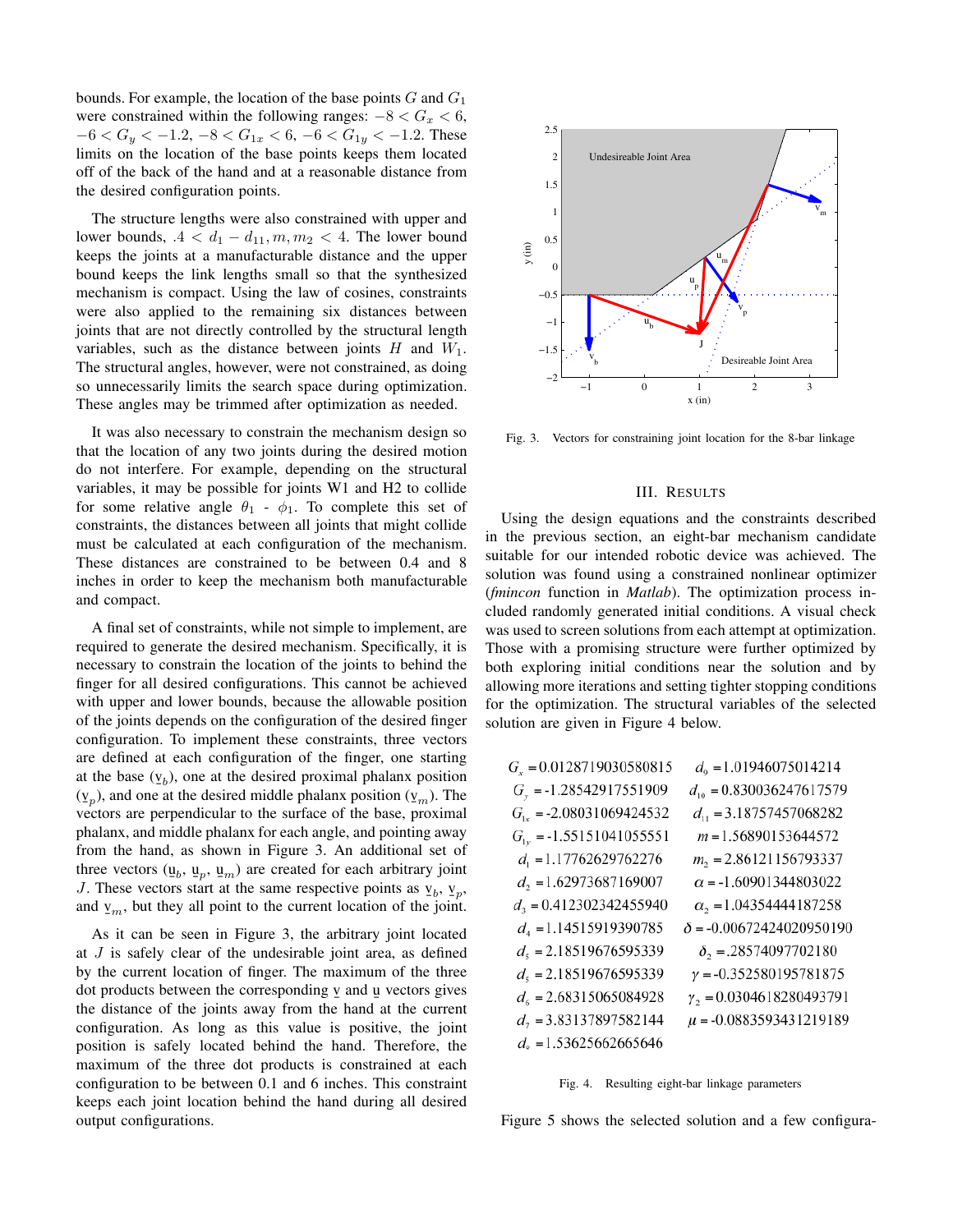tions during the curling motion.



Fig. 5. Resulting eight-bar linkage

# IV. CONCLUSIONS

The results presented for the finger mechanism are at the prototype stage. Although these initial results look promising, further work is necessary to determine the validity of the proposed mechanism.

The solution finger mechanism meets many of the criteria previously identified. It is confined to the back of the hand and it successfully produces the desired angles and positions of the proximal phalanx and the desired positions of the middle phalanx during the specified motion. There is, however, a tradeoff in terms of mechanism complexity. The proposed solution has seven links which will require complex shapes in order to clear each other. In addition, the mechanism has 11 revolute joints which must be implemented with both low friction and

minimum backlash less the mechanism become unwieldy and unstable to control. We believe this can be achieved, in part, due to the stabilizing nature of the inherent parallel linkages in the designed mechanism. This does, however, require precise machining to ensure parallelism between all rotation axes.

The next step for the mechanism optimization is to identify a small subset of structural variables, that when modified in a known fashion, will produce a mechanism which tracks a different desired set of trajectories. It will be important to choose the variable subset as to avoid the dissassembly of the mechanism joints. In a fashion similar to [14], this will allow the mechanism to be re-configured to varying finger sizes without rebuilding the entire mechanism.

## ACKNOWLEDGMENT

The project described is supported by Grant Number NIH-R01HD062744-01 from NCHHD. The content is solely the responsibility of the authors and does not necessarily represent the official views of the NCHHD or the National Institutes of Health.

#### **REFERENCES**

- [1] E. M. Frick and J. L. Alberts, "Combined use of repetitive task practice and an assistive robotic device in a patient with subacute stroke," *Physical Therapy*, vol. 86(10), pp. 1378–1386, 2006.
- [2] D. J. Reinkensmeyer, J. A. Galvez, L. Marchal, E. T. Wolbrecht, and J. E. Bobrow, "Some key problems for robot-assisted movement therapy research: A perspective from the university of california at irvine," in *Proc. 10th IEEE Intl. Conf. on Rehabilitation Robotics*, ASME, Ed., Noordwijk, The Netherlands, 2007, pp. 1009– 1015.
- [3] L. M. Crespo and D. J. Reinkensmeyer, "Review of control strategies for robotic movement training after neurologic injury," *J Neur Eng Reh*, vol. submitted, 2008.
- [4] B. R. Brewer, S. K. McDowell, and L. C. Worthen-Chaudhari, "Poststroke upper extremity rehabilitation: a review of robotic systems and clinical results," *Top. Stroke Rehabil.*, vol. 14, pp. 22–44, 2007.
- [5] H. I. Krebs, S. Mernoff, S. E. Fasoli, R. Hughes, J. Stein, and N. Hogan, "A comparison of functional and impairment-based robotic training in severe to moderate chronic stroke: a pilot study," *NeuroRehabilitation*, vol. 23, pp. 81–87, 2008.
- [6] J. Mehrholz, T. Platz, J. Kugler, and M. Pohl, "Electromechanical and robot-assisted arm training for improving arm function and activities of daily living after stroke," *Cochrane Database Syst. Rev.*, vol. 4, p. CD006876, 2008.
- [7] E. T. Wolbrecht, D. J. Reinkensmeyer, and J. E. Bobrow, "Optimizing compliant, model-based robotic assistance to promote neurorehabilitation," *IEEE Transactions Neural Systems and Rehabiltation Engineering*, vol. 16, pp. 286–297, 2008.
- [8] S. Hesse, C. Werner, M. Pohl, S. Rueckriem, J. Mehrholz, and M. Lingnau, "Computerized arm training improves the motor control of the severely affected arm after stroke: a single-blinded randomized trial in two centers," *Stroke*, vol. 36, pp. 1960–1966, 2005.
- [9] C. Takahashi, L. Der-Yeghiaian, V. Le, R. Motiwala, and S. Cramer, "Robot-based hand motor therapy after stroke," *Brain : a journal of neurology*, vol. 131, pp. 425–437, 2008.
- [10] S. Itoa, H. Kawasakia, Y. Ishigureb, M. Natsumec, T. Mouria, and Y. Nishimotod, "A design of fine motion assist equipment for disabled hand in robotic rehabilitation system," *J. Franklin Inst.*, vol. doi:10.1016/j.jfranklin.2009.02.009, 2009.
- [11] T. Worsnopp, M. Peshkin, J. Colgate, and D. Kamper, "An actuated finger exoskeleton for hand rehabilitation following stroke," in *Proc. 10th IEEE Intl. Conf. on Rehabilitation Robotics*, Noordwijk, The Netherlands, 2007, pp. 896–901.
- [12] M. Thaut, "The future of music in therapy and medicine," *Ann N Y Acad Sci.*, vol. 1060, pp. 303–308, 2005.